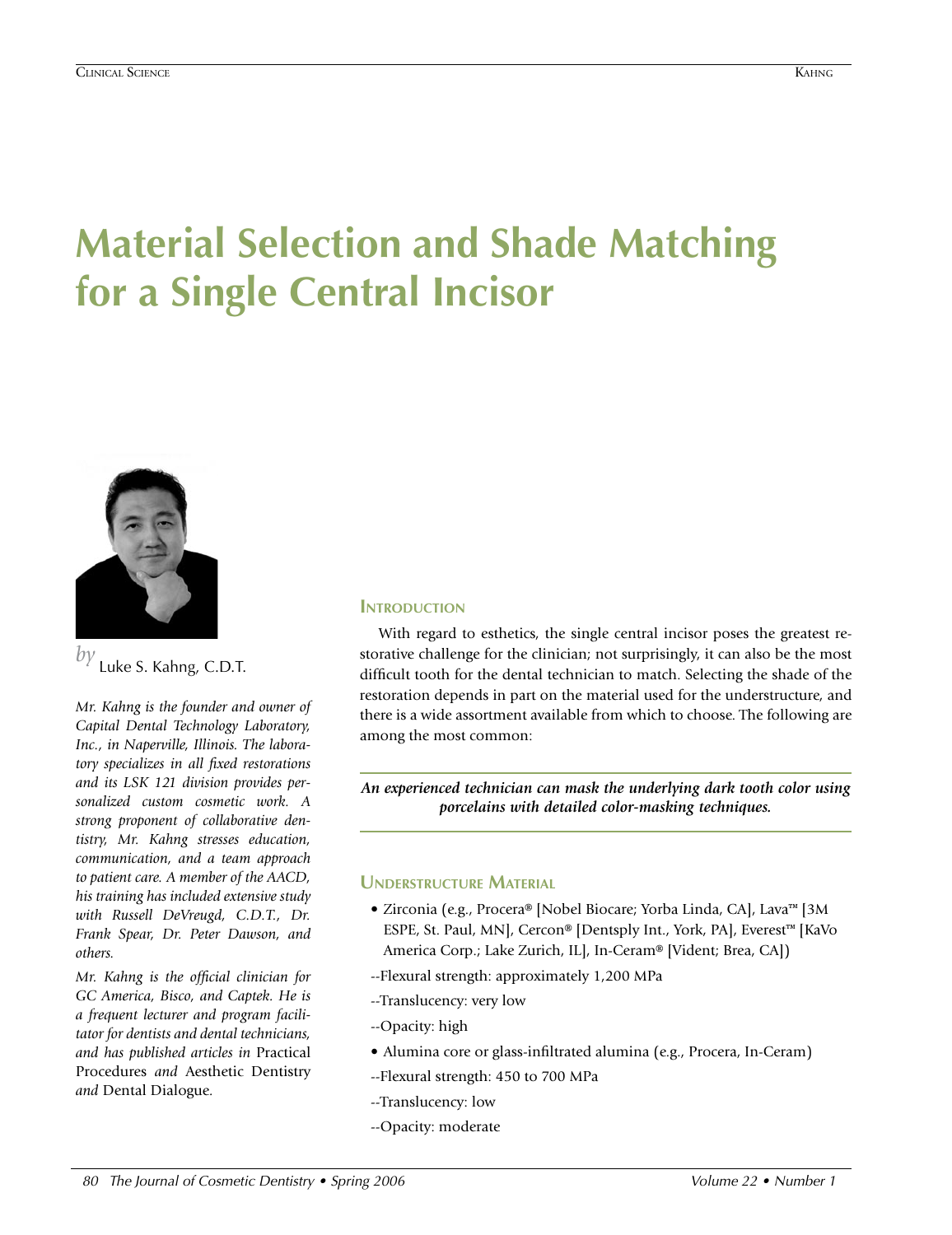- Pressed Ceramics (leucite-reinforced or lithium-disilicate and apatite glass ceramics, e.g., Empress® [Ivoclar Vivadent; Amherst, NY], OPC® [Pentron; Wallingford, CT], Authentic® [Jensen Industries; North Haven, CT], GC Initial [GC America; Alsip, IL])
- --Flexural strength: 120 to 450 MPa
- --Translucency: high
- --Opacity: low
- •Nonoxidizing metal (e.g., Captek™ [Captek; Altamonte Springs, FL], Bio 2000® [Argen; San Diego, CA], Sinterkor™ [Pentron])
- --Similar to porcelain-fused-tometal (PFM)
- --Flexural strength: equal to porcelain to metal
- --Translucency: low—equal to porcelain to metal
- --Opacity: high—equal to porcelain to metal

## **Factors to Consider**

The choice of material depends to a large extent on factors unique to each patient. No single material is ideal for every case; each will have its advantages and drawbacks. For example, the porcelain-to-oxidizing metal materials are susceptible to excessive opacity, which will result in a lifeless-looking restoration and must be avoided. The feldspathic porcelain materials (veneers and jackets) of less than 0.8-mm thickness tend to give a restoration excessive translucency, which will result in a restoration that looks too gray and dark.<sup>1</sup> The following are some of the factors to consider when selecting materials:

## **Color of the Tooth Preparation**

If, after preparation, the underlying tooth color has a dark shade (i.e., between A5 and C10), the core of the material chosen should be opacious to mask the underlying dark color. However, an experienced technician can mask the underlying dark tooth color using porcelains with detailed color-masking techniques.

*It is the dental technician's responsibility to remain educated about the latest materials and techniques; the proper function of the occlusion; and the optimal muscle position for esthetics, longevity, and comfort.* 

## **Design of the Preparation**

Some metal-free restorations require strict preparation techniques, such as a shoulder or a deep chamfer margin. Before selecting a material, the dental technician must consider whether the tooth structure allows margins of 1.0 mm, whether the margins are subgingival or supragingival, and so forth.

## **Patient"s Medical History**

The choice of material can be limited by allergies, a history of bruxism, etc.

## **Durability of the Material**

Regardless of how esthetic a restoration looks, it is not worth the cost to the patient or the efforts of the dentist and dental technician if it lacks durability.

Each of these factors must be considered in every case to achieve the best esthetic results. Metal-free restorations are more similar to a natural tooth than to an artificial crown. While metal-free restorations

are unlikely to replace PFM restorations, they offer alternatives for patients who demand a more naturallooking restoration. It is the dental technician's responsibility to remain educated about the latest materials and techniques; the proper function of the occlusion; and the optimal muscle position for esthetics, longevity, and comfort.

New materials are constantly being introduced by manufacturers. However, it is unwise to use materials until they have been used and tested for a number of years. Before using a new material for the first time, the dental technician must ask several questions, such as: How long has the material been available? What studies have been conducted on the material?

In addition to the material used for the understructure, the layering porcelain must be selected with equal care. A porcelain system with internal colors will achieve maximum esthetics. Today's specialized porcelains give the dental technician an advantage.

# **Case Report**

A female patient disliked the existing crown on a maxillary central incisor, which had been cemented only three years previously. She reported that she avoided smiling because of the crown's unpleasant appearance. The dentist who had placed the crown also had done a composite build-up on the mesial and incisal third of the lateral incisor. When the crown was removed, it was determined that no modification of the preparation was needed (Fig 1). Impressions were taken, and the tooth was temporized (Fig 2). Together, the dentist and the dental technician conducted a custom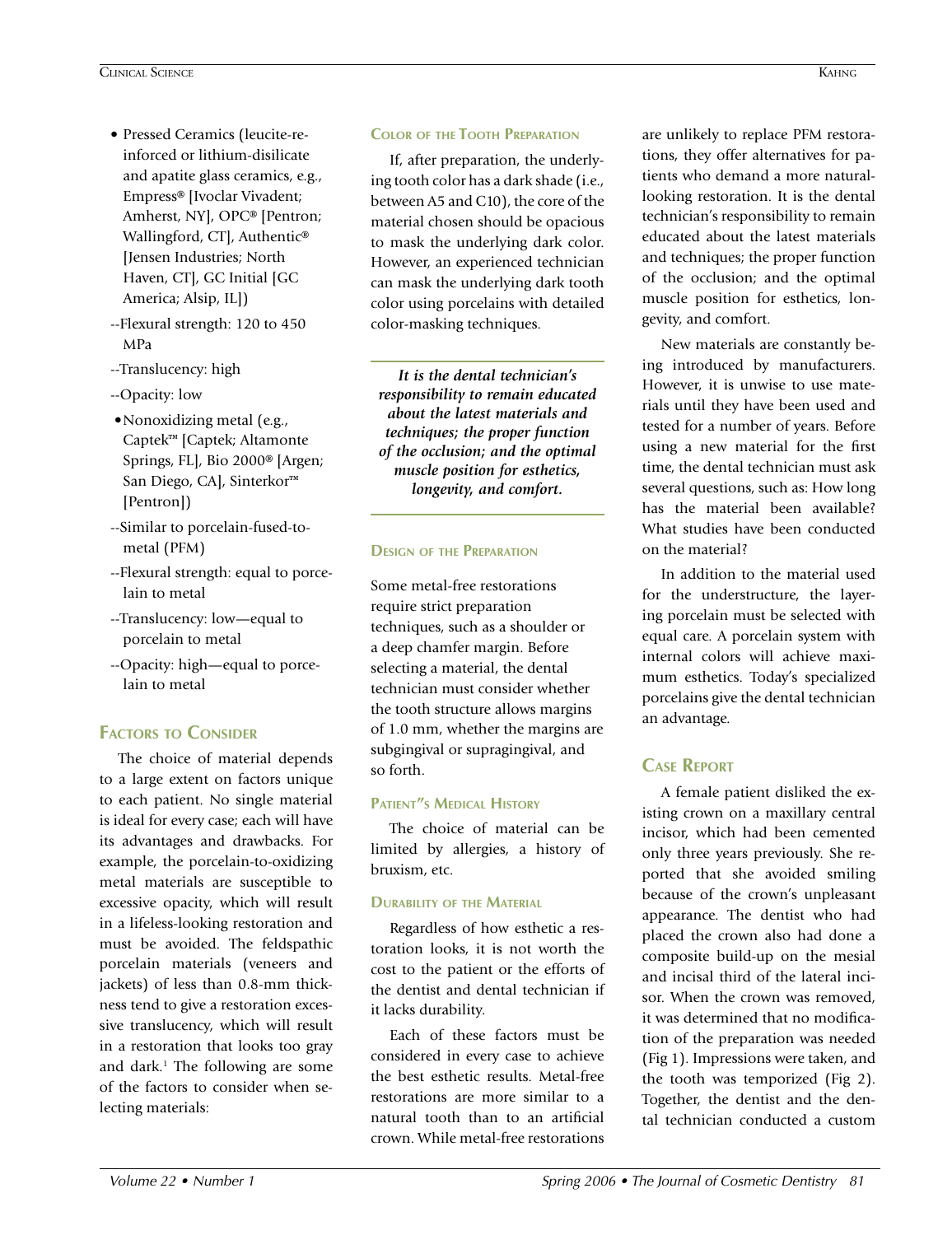

*Figure 1: Preparation of the central incisor. Note the slight discoloration at the incisal aspect of the preparation. Resin composite has been used to build up the mesial aspect of the lateral incisor.*



*Figure 2: Temporization of the central incisor.*



*Figure 3: Color mapping using a pressed ceramic coping.2*



*Figure 4: After evaluation of the preparation, adequate room for a pressed ceramic coping with layering porcelain technique. Shade A1 pellet with internal stain on the pressed coping. The gingival third has a gray effect and the middle third has a yellow-brown hue.*



*Figure 5: Sample colors of the translucent neutral, enamel opal, enamel occlusal, cervical translucent, and clear fluorescence, fabricated by the technician.* 



*Figure 6: Sample colors after firing, made at 0.3- to 0.4-mm thickness. These have been ground and glazed to simulate a final restoration.*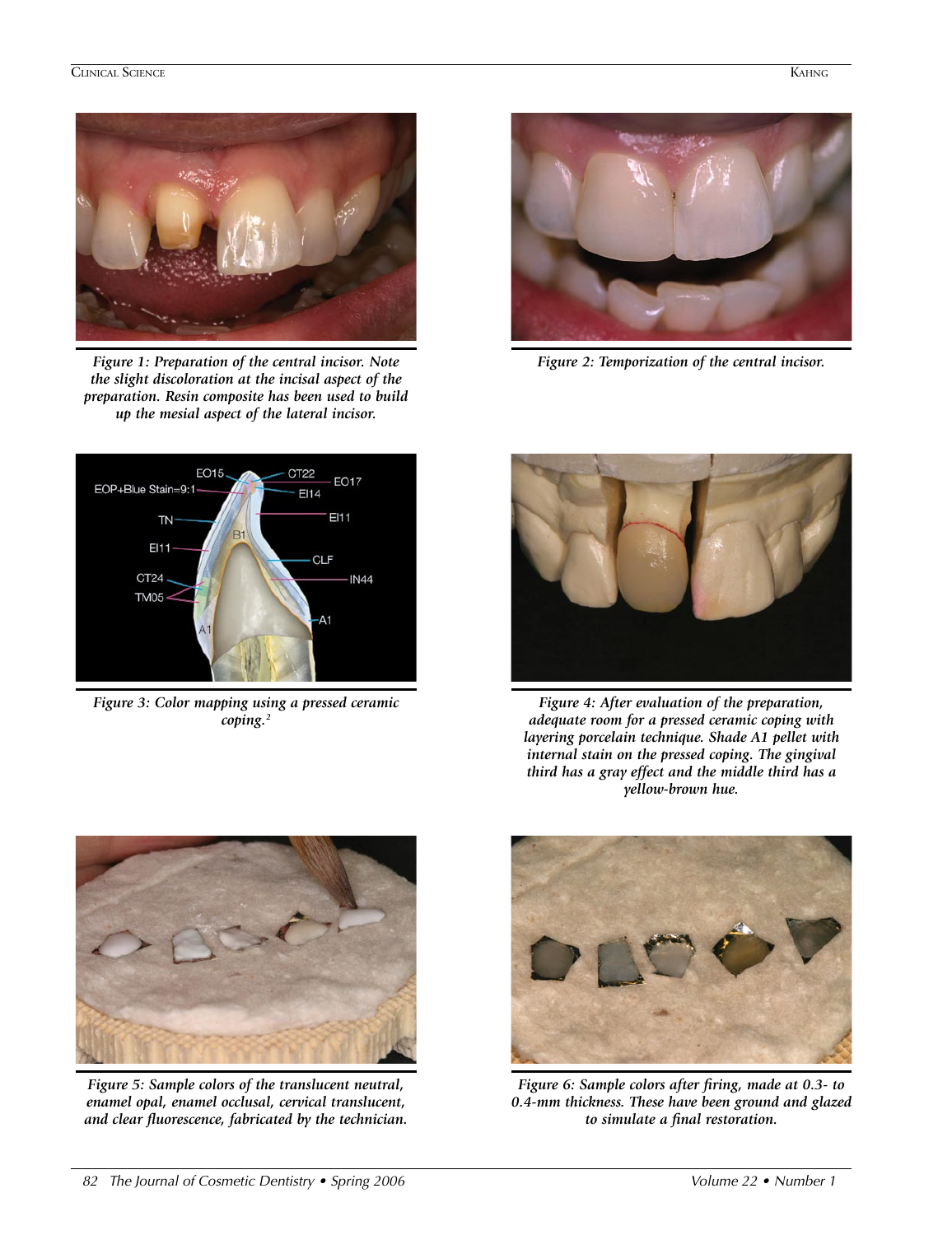

*Figure 7: The sample color tabs are laid on top of each other to assess the different color effects.*



*Figure 8: Color tabs of the enamel shades.*

shade mapping; afterward, the dental technician did a full color mapping (Fig 3) with the porcelain colors that are available.

## **Shade Mapping and Photograpghy**

Comprehensive shade mapping is a time-consuming process. No single base shade can provide an adequate esthetic match. Different shades are needed in the gingival, body, and incisal thirds of the tooth, which also must be divided according to its mesial and distal characterizations. Standard shade tabs can serve as a base shade and offer a place to start; however, because of the popularity of bleaching, establishing a base shade in itself can be difficult. Moreover, because the thickness of the shade tabs does not match that of the finished restoration, some color differences must be anticipated when using these, as well.

Unfortunately, shade guides are not representative of the value of real teeth, which is another reason why relying on shade tab assessment alone can be problematic. Special shade tabs are also needed for the opalescence, fluorescence, and translucency of natural teeth. To

achieve these effects, the dental technician must make use of a porcelain system with its own effect powders and color-matching tabs and nomenclature. This can also be used to match the surface characteristics such as glaze, texture, and luster.

*If light should reflect off the crown in a different manner from the neighboring teeth, it will betray the fact that it is an artificial restoration even if the shade is perfect.*

If the dental technician cannot meet the patient in person, photography must be used to supplement and enhance communication with the dentist. Reference photography with shade tabs is a highly effective means of communication. Digital photographs show excellent detail with regard to colors, glaze, texture, and luster.

Master casts were fabricated. In addition to the master casts, the following information was provided:

• The preparation revealed slight discoloration at the incisal aspect.

- The preparation design offered sufficient room for the restoration.
- The patient had no known allergies, and her occlusion was not a concern.
- The patient was looking for a permanent type of restoration.3

Based on all of these factors, pressed ceramics with layering porcelain was the material selected for the restoration in this case.

## **Pressed Ceramics With Layering Porcelain**

For the pressed ceramics, a variety of different manufacturers' ingots were selected for a wide assortment of colors, including dentin, bleached (A0, A00, B0, B00 with 75% opacity), and veneer shades; occlusal enamel light and milky; translucent ingots; and opaque ingots. The opaque ingots (with 85% opacity) are valuable for masking discolored preparations. With pressed ceramics, too much translucency can occur, so a variety of choices are needed. The opacity level of the ingots ranges from about 30% to 85%.

Once the choice of material was made, the central incisor was waxed to full contour on the cast and cut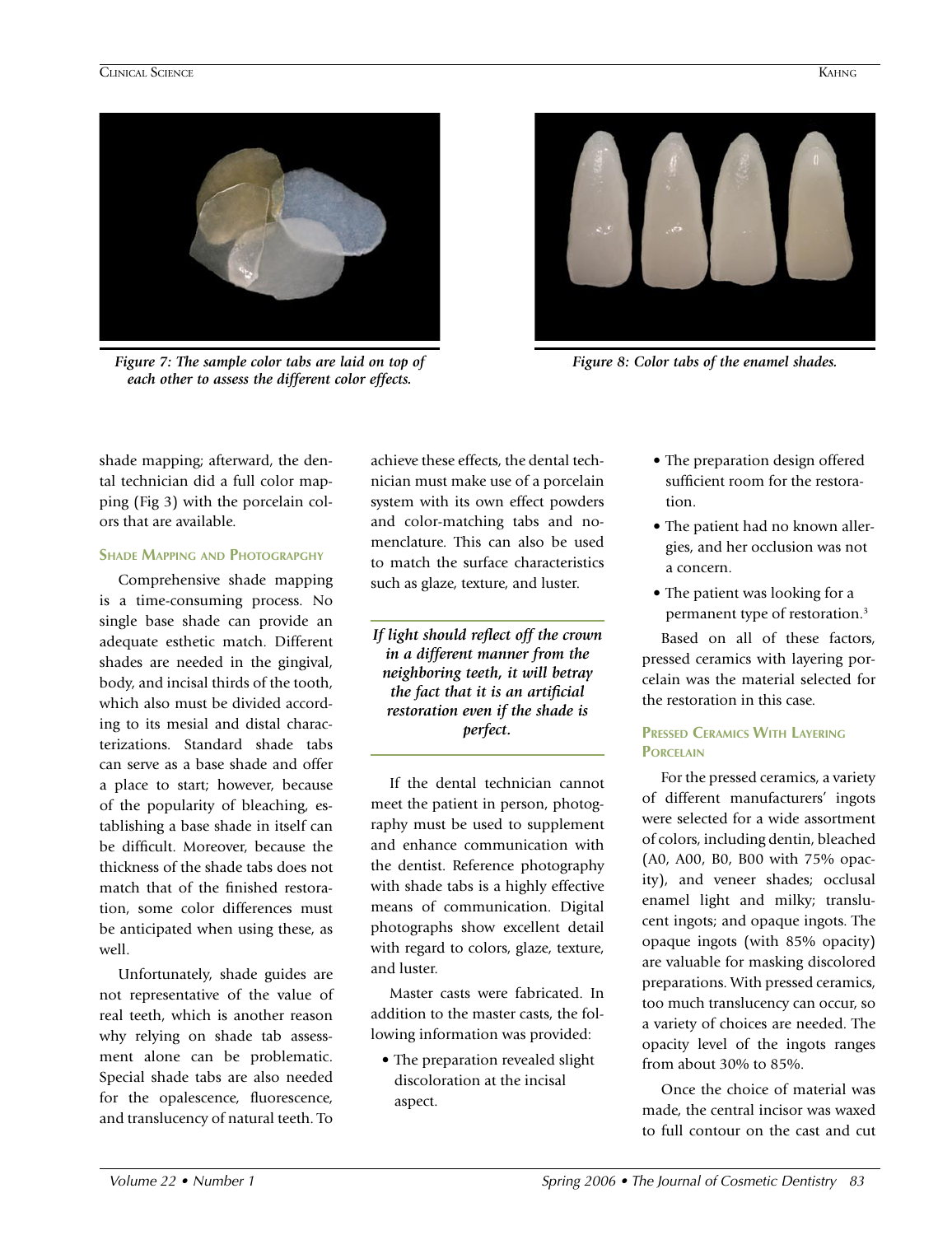

*Figure 9: Inside powder (IN 44–shade) is applied, followed by dentin A1 over the gingival to middle third.*



*Figure 10: Enamel intensive and cervical translucent powders are layered in a transition of color to achieve a mammelon effect. Enamel occlusal is applied to the mesial to match the composite build-up on the lateral incisor. Enamel effect is applied to the distal aspect, giving it an enamel effect.*



*Figure 11: Translucent neutral covers the incisal to middle third to provide translucency with neutral color, allowing the underlying colors to show through.*



*Figure 13: Surface texture characteristics coincide with those of the lateral incisor.*



*Figure 12: The texture and the amount of translucency together result in a varying degree of light reflection (sample fabricated by Luke S. Kahng, C.D.T.).*



*Figure 14: Crown is modified to give same texture of the adjacent anterior. Surface texture checked with a silver powder marker on the surface of the centrals.*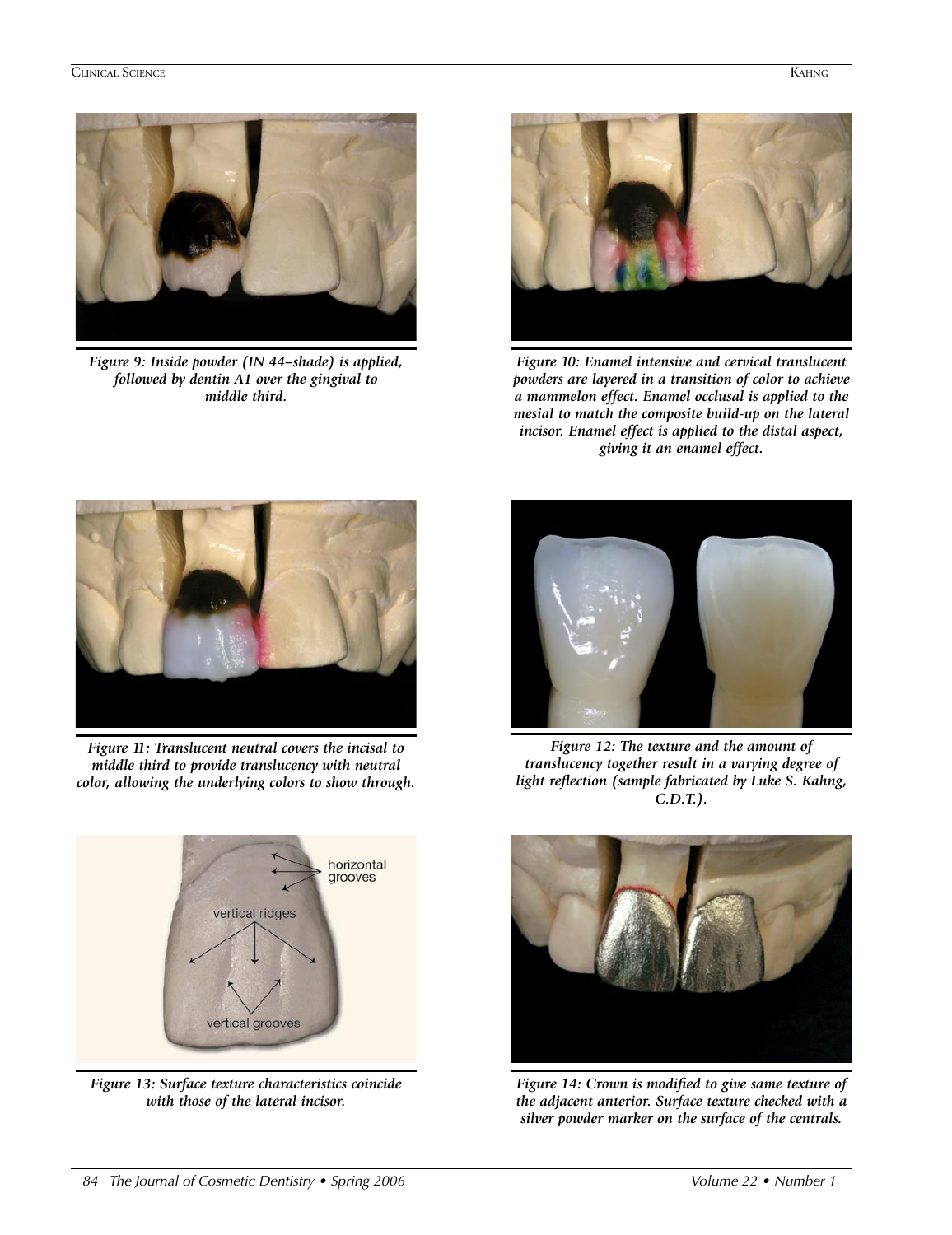

*Figure 15: Pressed ceramic coping with multilayered porcelain build-up.*



*Figure 16: View after insertion; color matching and surface texture followed (central incisor crown).*

back for the porcelain layering. The wax-up was then sprued, invested, and prepared to press. After the ceramic has been pressed, care must be taken to avoid overheating it when cutting off the sprues or modifying the framework. When the cutback framework was ready for porcelain application, the thickness was evaluated to determine the amount of room available for layering porcelain. If necessary, the shade of the framework can be modified with internal stains (Fig 4), which can be applied either on the pressed ceramic coping material or internally on the porcelain build-up, as well as externally.

The thickness of the porcelain system color-matching tabs also can be a problem. Sample colors of the translucent neutral, enamel opal, enamel occlusal, cervical translucent, and clear fluorescence were fabricated in thicknesses of 0.3 to 0.4 mm (Figs 5  $\&$  6), then ground and glazed to represent a final restoration. The thickness of these fired porcelain discs is important; discs 0.2 mm or less will be too clear, while those at 0.6 mm will be too thick. The translucent colors should be placed on top of each other to

assess light transmission colors (Fig 7). These samples allow the dental technician to mimic the shadow zones, or areas of the restoration (Fig 8) that will lose both chroma and brilliance.

Inside powders and a specially developed, highly fluorescent primary dentin, which gives the color depth effect, were used for the first layer of porcelain (Fig 9). Dentin porcelain was applied over the gingival and middle thirds to give the crown optimal chroma (i.e., saturation or strength of hue). The color is produced by reflection from the dentin. The dentin porcelain was cut back to provide room for a mammelon effect. Enamel and enamel opal porcelain were applied to provide shade graduation similar to that of natural incisal areas as well as translucency. The enamel powder has a high level of opalescence in conjunction with high translucency to create an underlying background to the mammelon effect (Fig 10).4

A thin layer of clear fluorescence powder was applied between the dentin and enamels. This so-called sclerose dentin brings true-to-nature depth into the tooth color. Translucent modifiers were applied over the clear fluorescence powder; they can be used individually or mixed with the neutral or opal translucent.

Enamel effect powders were used at the incisal area to give the natural appearance that cannot be achieved with just one enamel shade and an application of translucent, the neutral color (Fig 11). Then the enamel powder was applied to achieve full color saturation. Dentin enamel incisal and occlusal build-up was applied to the lingual of the crown. To complete the build-up at the contact areas, the crown was removed from the cast. Then it was ready for baking and firing.

## **Surface Texture**

Matching the surface texture is just as important as matching the shade (Fig 12). Indeed, surface texture is one of the most important elements of an esthetic restoration. The surface texture of an anterior tooth is on prominent display (Fig 13). For this reason, it will appear heavier than the neighboring teeth. If light should reflect off the crown in a different manner from the neighboring teeth, it will betray the fact that it is an artificial restoration even if the shade is perfect.